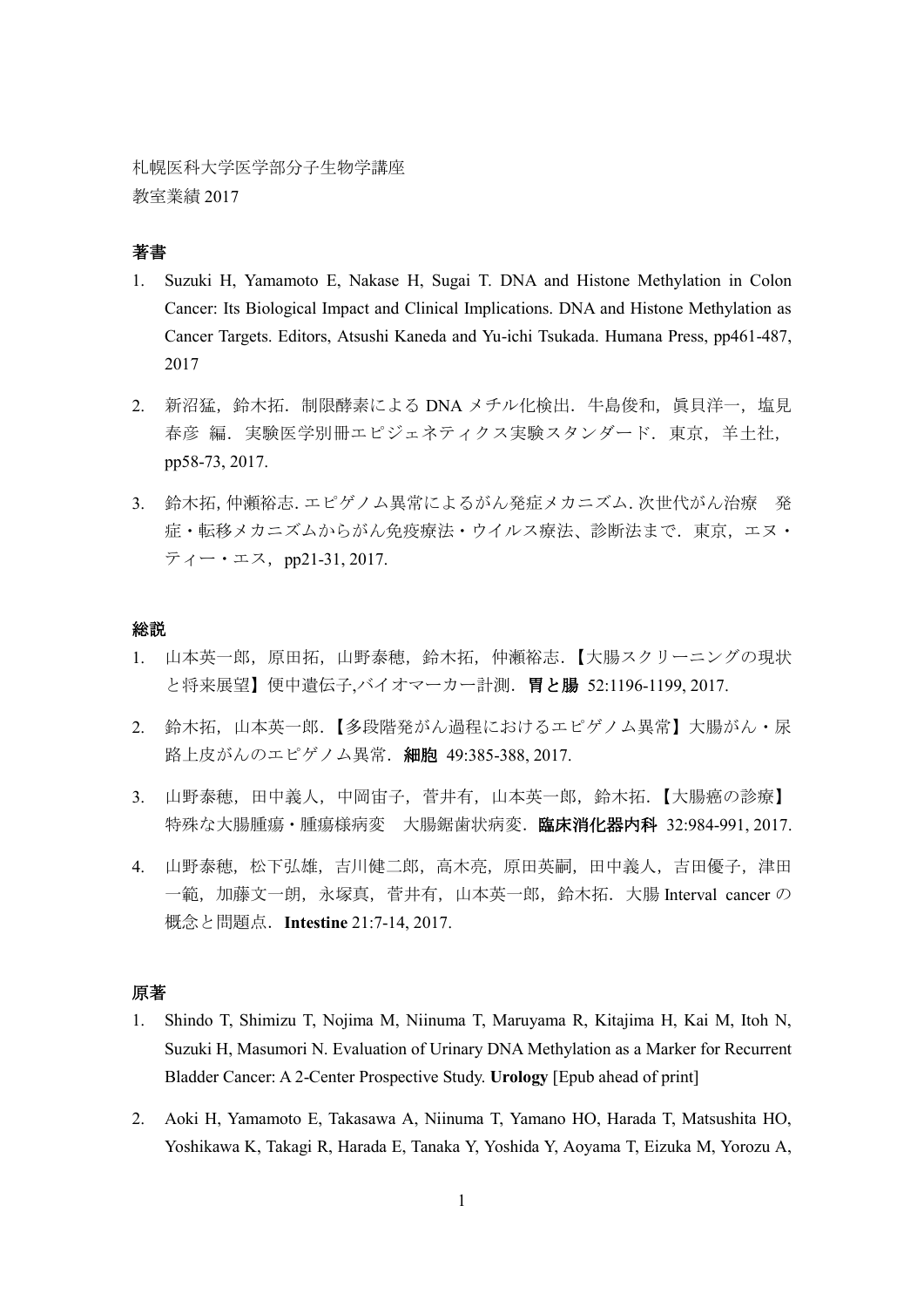Kitajima H, Kai M, Sawada N, Sugai T, Nakase H, **Suzuki H**. Epigenetic silencing of SMOC1 in traditional serrated adenoma and colorectal cancer. **Oncotarget** 9:4707-4721, 2017.

- 3. Niinuma T, Kai M, Kitajima H, Yamamoto E, Harada T, Maruyama R, Nobuoka T, Nishida T, Kanda T, Hasegawa T, Tokino T, Sugai T, Shinomura Y, Nakase H, Suzuki H. Downregulation of miR-186 is associated with metastatic recurrence of gastrointestinal stromal tumors. **Oncol Lett** 14:5703-5710, 2017.
- 4. Tanaka Y, Yamano HO, Yamamoto E, Matushita HO, Aoki H, Yoshikawa K, Takagi R, Harada E, Nakaoka M, Yoshida Y, Eizuka M, Sugai T, Suzuki H, Nakase H. Endoscopic and molecular characterization of colorectal sessile serrated adenoma/polyps with cytologic dysplasia. **Gastrointest Endosc** 86:1131-1138.e4, 2017.
- 5. Kai M, Yamamoto E, Sato A, Yamano HO, Niinuma T, Kitajima H, Harada T, Aoki H, Maruyama R, Toyota M, Hatahira T, Nakase H, Sugai T, Yamashita T, Toyota M, Suzuki H. Epigenetic silencing of diacylglycerol kinase gamma in colorectal cancer. **Mol Carcinog** 56:1743-1752, 2017.
- 6. Koyama R, Tamura M, Nakagaki T, Ohashi T, Idogawa M, Suzuki H, Tokino T, Sasaki Y. Identification and characterization of a metastatic suppressor BRMS1L as a target gene of p53. **Cancer Sci** 108:2413-2421, 2017.
- 7. Li GH, Akatsuka S, Chew SH, Jiang L, Nishiyama T, Sakamoto A, Takahashi T, Futakuchi M, Suzuki H, Sakumi K, Nakabeppu Y, Toyokuni S. Fenton reaction-induced renal carcinogenesis in Mutyh-deficient mice exhibits less chromosomal aberrations than the rat model. **Pathol Int**. 67:564-574, 2017.
- 8. Sugai T, Yoshida M, Eizuka M, Uesugii N, Habano W, Otsuka K, Sasaki A, Yamamoto E, Matsumoto T, Suzuki H. Analysis of the DNA methylation level of cancer-related genes in colorectal cancer and the surrounding normal mucosa. **Clin Epigenetics** 9:55, 2017.
- 9. Eizuka M, Sugai T, Habano W, Uesugi N, Takahashi Y, Kawasaki K, Yamamoto E, Suzuki H, Matsumoto T. Molecular alterations in colorectal adenomas and intramucosal adenocarcinomas defined by high-density single-nucleotide polymorphism arrays. **J Gastroenterol** 52:1158-1168, 2017.
- 10. Sugai T, Eizuka M, Takahashi Y, Fukagawa T, Habano W, Yamamoto E, Akasaka R, Otuska K, Matsumoto T, Suzuki H. Molecular subtypes of colorectal cancers determined by PCR-based analysis. **Cancer Sci** 108:427-434, 2017.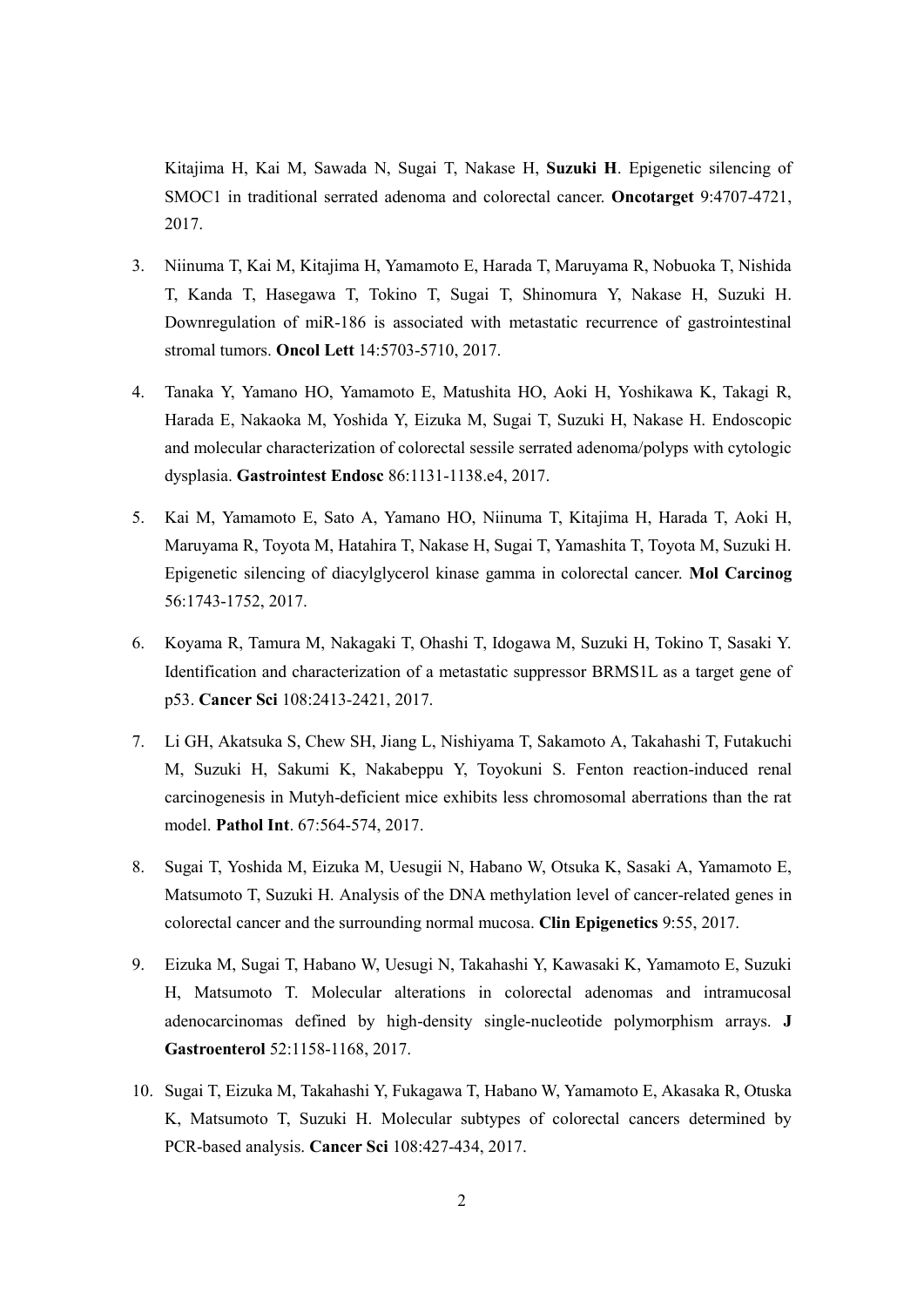- 11. Sugai T, Sugimoto R, Habano W, Endoh M, Eizuka M, Tsuchida K, Yamamoto E, Kawasaki K, Yanai S, Matsumoto T, Suzuki H. Genetic differences stratified by PCR-based microsatellite analysis in gastric intramucosal neoplasia. **Gastric Cancer** 20:286-296, 2017.
- 12. Arakawa N, Sugai T, Habano W, Eizuka M, Sugimoto R, Akasaka R, Toya Y, Yamamoto E, Koeda K, Sasaki A, Matsumoto T, Suzuki H. Genome-wide analysis of DNA copy number alterations in early and advanced gastric cancers. **Mol Carcinog** 56:527-537, 2017.
- 13. Sugai T, Habano W, Takagi R, Yamano H, Eizuka M, Arakawa N, Takahashi Y, Yamamoto E, Kawasaki K, Yanai S, Ishida K, Suzuki H, Matsumoto T. Analysis of molecular alterations in laterally spreading tumors of the colorectum. **J Gastroenterol** 52:715-723, 2017.
- 14. Ishii M, Kino J, Ichinohe N, Tanimizu N, Ninomiya T, Suzuki H, Mizuguchi T, Hirata K, Mitaka T. Hepatocytic parental progenitor cells of rat small hepatocytes maintain self-renewal capability after long-term culture. **Sci Rep** 7:46177, 2017.

# 学会発表

### (国際学会)

- 1. Shindo T, Shimizu T, Nishiyama N, Niinuma T, Kitajima H, Kai M, Shinkai N, Itoh N, Tanaka T, Suzuki H, Masumori N. Diagnosis and prediction of recurrent bladder cancer by urinary DNA methylation analysis: multicenter prospective study. The 32nd EAU. March 24-28, 2017, London, UK.
- 2. Shindo T, Nishiyama N, Niinuma T, Kitajima H, Kai M, Tokino T, Shinkai N, Suzuki H , Masumori N. Downregulation of miR-200b is associated with cisplatin-resistance in bladder cancer cells. AUA 2017. May 12-16, 2017, Boston, USA.
- 3. Suzuki H, Yamamoto E, Yamano HO, Sugai T, Niinuma T, Kitajima H, Kai M, Nakase H. Endoscopic and molecular characterization of colorectal sessile serrated adenoma/polyps with cytological dysplasia. The China-Japan-Korea joint symposium on cancer research frontiers. July 21-23, 2017, Shenzhen, China.
- 4. Suzuki H. Epigenome and noncoding RNAs as therapeutic targets in cancer. 12th Asian Epigenomics Meeting 2017, September 12-13, 2017, Tomakomai, Japan.
- 5. Niinuma T, Kitajima H, Yamamoto E, Kai M, Suzuki H. A screen for epigenetically silenced long noncoding RNA genes in gastrointestinal stromal tumor. 12th Asian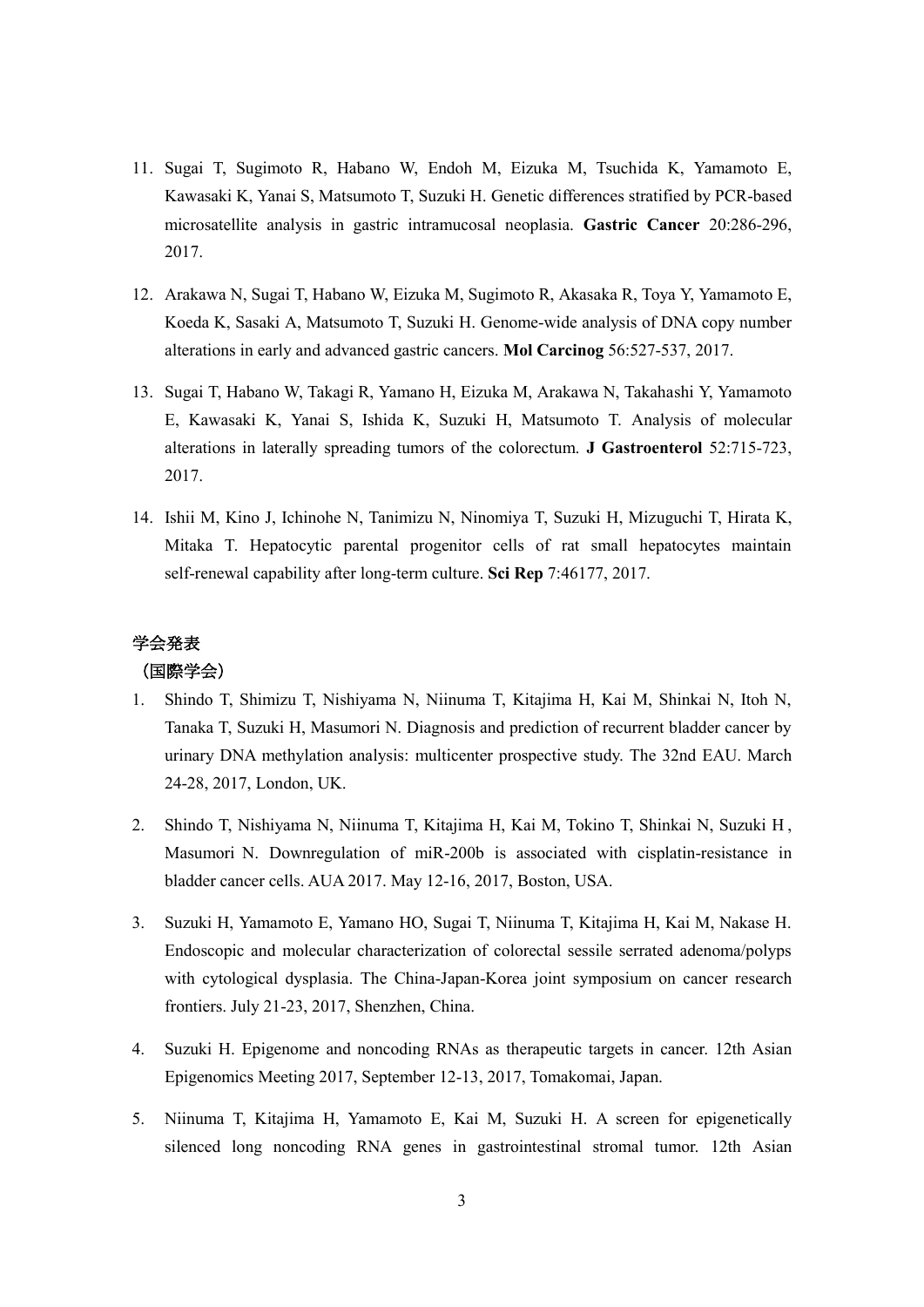Epigenomics Meeting 2017, September 12-13, 2017, Tomakomai, Japan.

- 6. Kitajima H, Maruyama R, Yamamoto E, Niinuma T, Kai M, Tokino T, Nakase H, Suzuki H. Identification and functional analysis of a long noncoding RNA associated with chronic gastritis and gastric cancer. 12th Asian Epigenomics Meeting 2017, September 12-13, 2017, Tomakomai, Japan.
- 7. Kai M, Yamamoto E, Sato A, Yamano HO, Niinuma T, Kitajima H, Harada T, Aoki H, Nakase H, Sugai T, Suzuki H. Epigenetic silencing of diacylglycerol kinase gamma in colorectal cancer. 12th Asian Epigenomics Meeting 2017, September 12-13, 2017, Tomakomai, Japan.
- 8. Niinuma T, Kitajima H, Yamamoto E, Kai M, Suzuki H. A screen for epigenetically silenced long noncoding RNA genes in gastrointestinal stromal tumor. The 72nd Fujihara Seminar Molecular Mechanism of Molding and Disruption of the Epigenomes Underlying Cellular Community. September 13-15, 2017, Tomakomai, Japan.
- 9. Kitajima H, Maruyama R, Yamamoto E, Niinuma T, Kai M, Tokino T, Nakase H, Suzuki H. Identification and functional analysis of a long noncoding RNA associated with chronic gastritis and gastric cancer. The 72nd Fujihara Seminar Molecular Mechanism of Molding and Disruption of the Epigenomes Underlying Cellular Community. September 13-15, 2017, Tomakomai, Japan.
- 10. Aoki H, Yamamoto E, Yamano HO, Matsushita HO, Yoshikawa K, Takagi R, Harada E, Tanaka Y, Harada T, Sugai T, Suzuki H. Endoscopic and molecular characteristics in colorectal serrated lesions represent subclasses of the serrated neoplasia pathway. 25th UEG Weeek 2017. October 28 - November 1, 2017, Barcelona, Spain.
- 11. Aoki H, Yamamoto E, Takasawa A, Niinuma T, Yamano HO, Matsushita HO, Harada T, Sugai T, Suzuki H. Epigenetic silencing of SMOC1 is associated with development of colorectal traditional serrated adenomas. 25th UEG Weeek 2017. October 28 - November 1, 2017, Barcelona, Spain.

### (国内学会)

- 1. 山本英一郎,萬顕,青木敬則,永塚真,西館敏彦,沖田憲司,古畑智久,菅井有, 鈴木 拓,仲瀬裕志. 大腸がんの腫瘍血管新生に関わる遺伝子異常の探索. 第 86 回大腸癌研究会. 2017年1月20日, 盛岡.
- 2. 原田英嗣,山野泰穂,松下弘雄,吉川健二郎,高木亮,田中義人,加藤文一郎,吉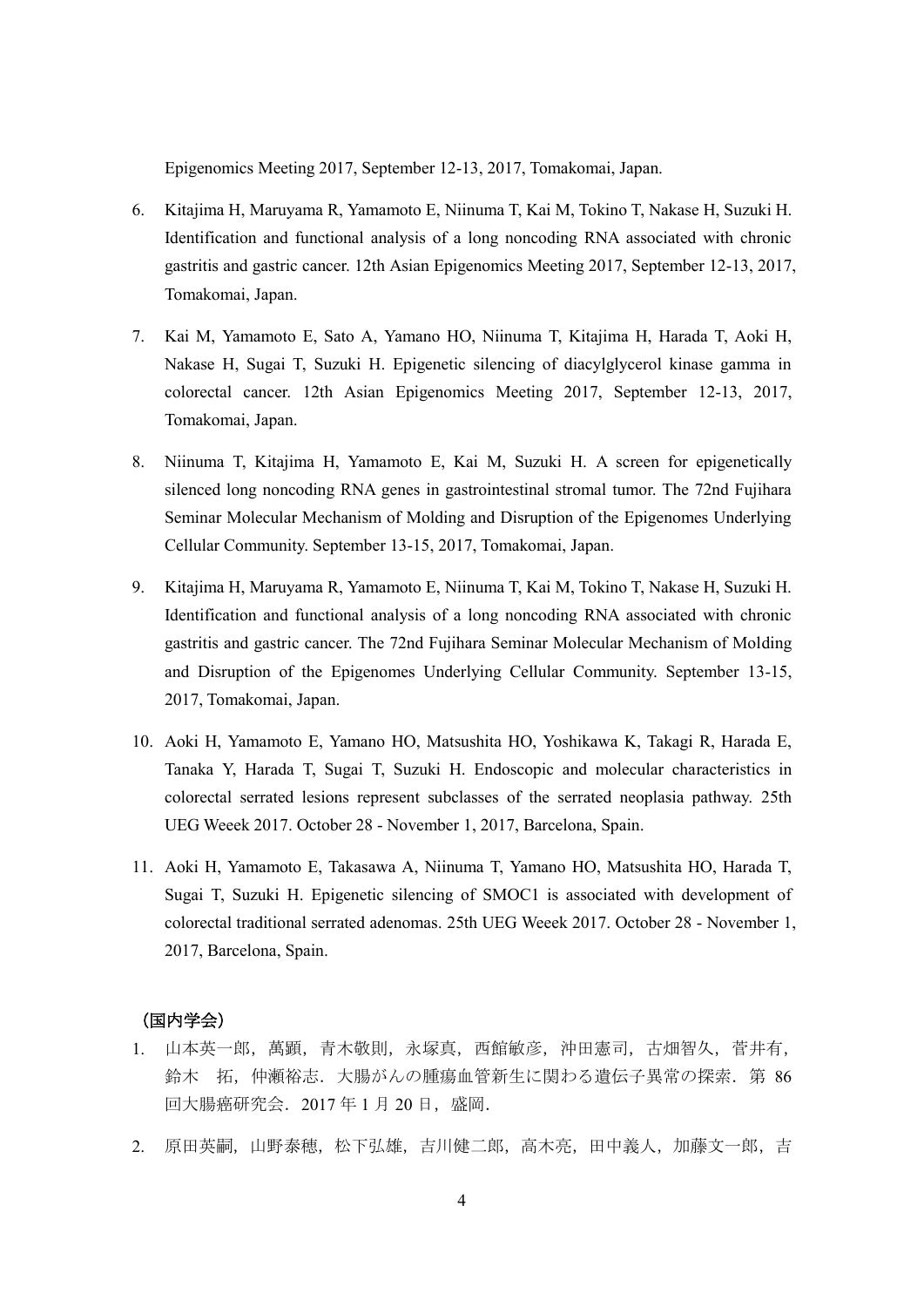田優子,津田一範,菅井有,永塚真,山本英一郎,鈴木拓.SSA/P にみられる"barnacle like sign"に対する臨床・病理学的・遺伝子学的検討.第 86 回大腸癌研究会.2017 年1月20日, 盛岡.

- 3. 原田拓,山本英一郎, 鈴木拓,山野泰穂,菅井有.腸管洗浄液のメチル化検出によ る大腸癌診断法の開発. 第 86 回大腸癌研究会. 2017 年 1 月 20 日, 盛岡.
- 4. 田中義人,山野泰穂,松下弘雄,吉川健二郎,高木亮,原田英嗣,吉田優子,津田 一範,加藤文一郎,永塚真,菅井有,山本英一郎,青木敬則,鈴木拓,発生部位か らみた SSA/P の臨床病理学的, 分子生物学的特徴. 第 86 回大腸癌研究会. 2017 年 1月20日, 盛岡.
- 5. 進藤哲哉,清水崇,西山直隆,新沼猛,北嶋洋志,甲斐正広,伊藤直樹,鈴木拓, 舛森直哉.尿中 DNA メチル化解析による膀胱がん再発診断法の開発.第 1 回 Liquid biopsy 研究会. 2017 年 1 月 21 日, 東京.
- 6. 鈴木拓.大腸がんのエピゲノム異常の意義とその応用.日本薬学会第 137 年会.2017 年 3 月 24-27 日, 仙台.
- 7. 鈴木拓,山本英一郎,山野泰穂,仲瀬裕志.消化管内視鏡と分子病理像の統合解析 による大腸がん発症・進展機構の解析.第 54 回日本臨床分子医学会学術総会.2017 年 4 月 14-15 日, 東京.
- 8. 進藤哲哉,清水崇,西山直隆,新沼猛,北嶋洋志,甲斐正広,伊藤直樹,鈴木拓, 舛森直哉.尿中 DNA メチル化解析による膀胱癌再発診断法に関する前向き多施設 共同研究. 第 105 回泌尿器科学会総会. 2017 年 4 月 21-24 日, 鹿児島.
- 9. 西山廣陽,竹田康佑,中垣貴文,都倉尭明,佐々木敬則,荻和弘,宮崎晃亘,平塚 博義.口腔扁平上皮癌に関与する長鎖非コード RNA の同定.第 71 回日本口腔科学 会. 2017年4月 26-28日, 松山.
- 10. 鈴木拓,山本英一郎,新沼猛,北嶋洋志,甲斐正広,丸山玲緒,仲瀬裕志. 発がん 過程における non-coding RNA とエピゲノム異常. 第17回日本抗加齢医学会総会. 2017 年 6 月 2-4 日,東京.
- 11. 鈴木拓,山本英一郎,新沼猛,北嶋洋志,甲斐正広,仲瀬裕志. がんにおけるエピ ゲノムと non-coding RNA 異常の解明とその応用.日本核酸医薬学会第 3 回年会. 2017年7月12-14日, 札幌.
- 12. 甲斐正広,山本英一郎,佐藤亜紀子,山野泰穂,新沼猛,北嶋洋志,原田拓,青木 敬則,仲瀬裕志,菅井有,鈴木拓.大腸がんにおける Diacylglycerol kinaseγのエピ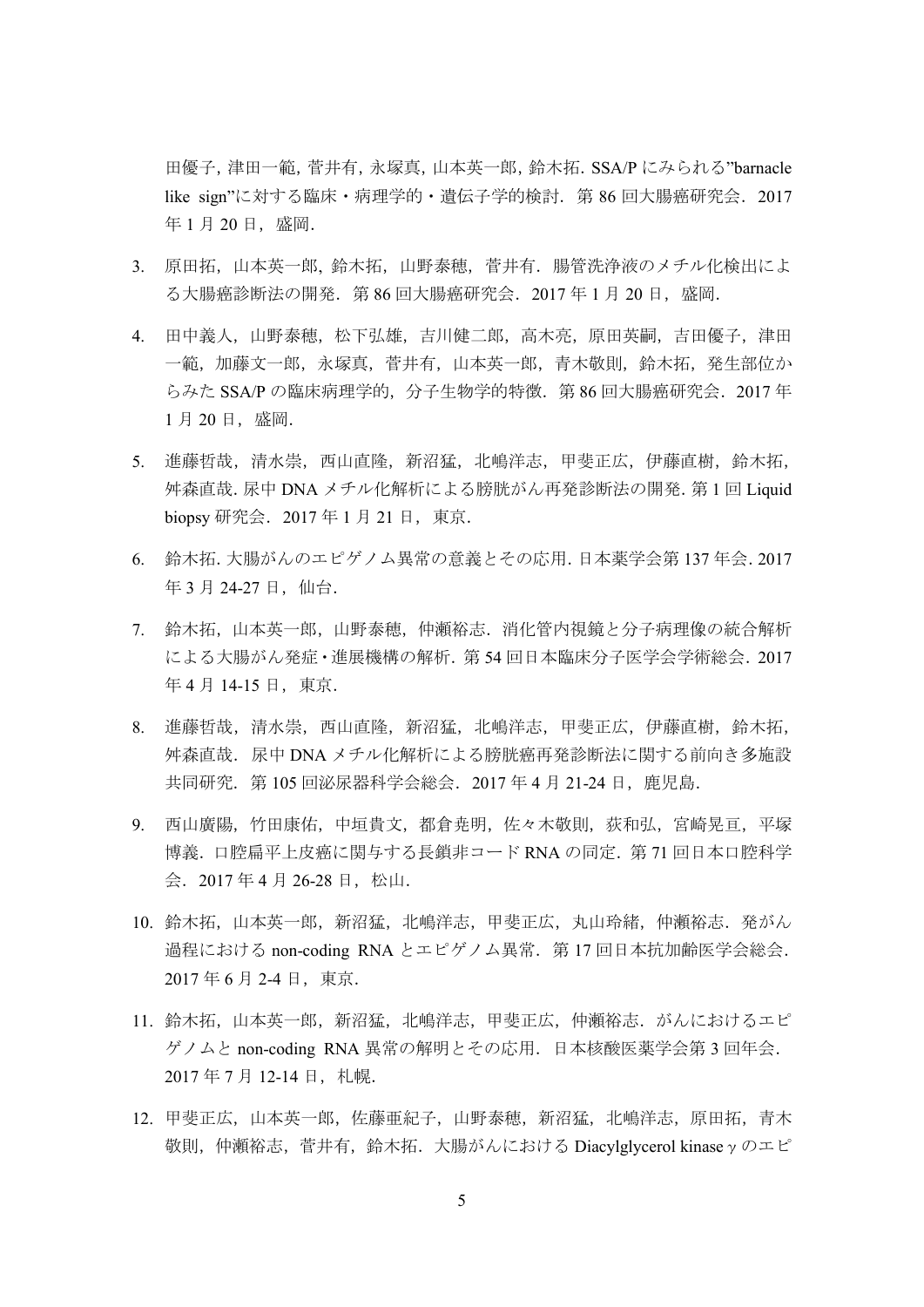ジェネティックな不活性化.第 76 回日本癌学会学術総会.2017 年 9 月 28-30 日, 横浜.

- 13. 山本英一郎,山野泰穂,青木敬則,新沼猛,甲斐正広,佐々木泰史,時野隆至,菅 井有,仲瀬裕志,鈴木拓.大腸腫瘍の表面構造が反映する腫瘍内不均一性. 第 76 回日本癌学会学術総会.2017 年 9 月 28-30 日,横浜.
- 14. 新沼猛, 北嶋洋志, 山本英一郎, 甲斐正広, 仲瀬裕志, 時野隆至, 今井浩三, 鈴木 拓.消化管間質腫瘍においてエピジェネティックに制御される長鎖 non-coding RNA の探索.第 76 回日本癌学会学術総会.2017 年 9 月 28-30 日,横浜.
- 15. 北嶋洋志,丸山玲緒,山本英一郎,新沼猛,青木敬則,甲斐正広,時野隆至,今井 浩三,仲瀬裕志,鈴木拓.慢性胃炎および胃癌に関する長鎖 noncoding RNA の同定 と機能解析.第 76 回日本癌学会学術総会.2017 年 9 月 28-30 日,横浜.
- 16. 青木敬則,山本英一郎,高澤啓,新沼猛,山野泰穂,原田拓,萬顕,北嶋洋志,甲 斐正広,澤田典均,仲瀬裕志,菅井有,鈴木拓.SMOC1 のエピジェネティックな サイレンシングは大腸鋸歯状腺腫の発育進展に関連する.第 76 回日本癌学会学術 総会.2017 年 9 月 28-30 日.横浜.
- 17. 西山廣陽,丸山玲緒,新沼猛,北嶋洋志,荻和弘,出張裕也,宮﨑晃宣,甲斐正広, 佐々木泰史,時野隆至,平塚博義,鈴木拓.口腔扁平上皮癌に関与する長鎖非コー ド RNA の同定. 第 76 回日本癌学会学術総会. 2017 年 9 月 28 日~30 日, 横浜.
- 18. 若杉英樹,鈴木拓,佐々木基,新沼猛,山本英一郎,甲斐正広,高橋秀明,伊東文 生,時野隆至,仲瀬裕志.慢性 B 型肝炎の核酸アナログ製剤治療後発がんに関与す る microRNA の探索.第 76 回日本癌学会学術総会.2017 年 9 月 28 日~30 日,横 浜.
- 19. 萬顕,山本英一郎,沼田有斗,新沼猛,北嶋洋志,甲斐正広,青木敬則,若杉英樹, 時野隆至,仲瀬裕志,菅井有,鈴木拓.大腸がんにおける腫瘍血管内皮関連遺伝子 の同定.第 76 回日本癌学会学術総会.2017 年 9 月 28-30 日,横浜.
- 20. 沼田有斗,萬顕,山本英一郎,新沼猛,北嶋洋志,甲斐正広,青木敬則,若杉英樹, 時野隆至,仲瀬裕志,菅井有,鈴木拓.新規大腸がん線維芽細胞関連遺伝子の同定. 第 76 回日本癌学会学術総会. 2017 年 9 月 28-30 日, 横浜.
- 21. 鈴木拓,山本英一郎,新沼 猛,北嶋洋志,丸山玲緒,甲斐正広,野島正寛,仲瀬 裕志,今井浩三,菅井有.消化器発癌における DNA メチル化異常の機能的意義の 解明とその応用.第 28 回日本消化器癌発生学会総会.2017 年 11 月 17-18 日,熊本.